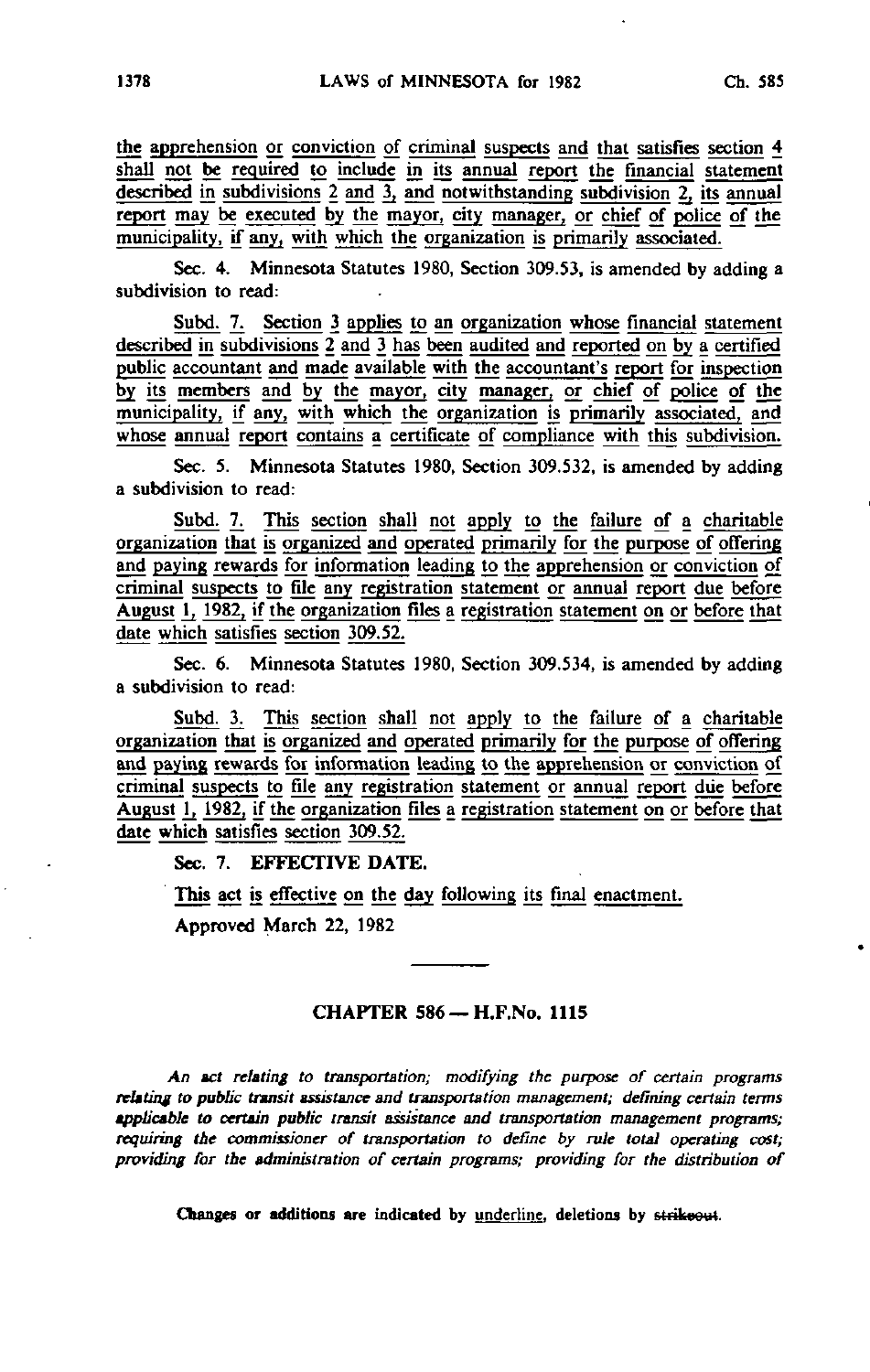assistance under the public transit participation program; changing eligibility requirements for replacement transit service; amending Minnesota Statutes 1980, Section 174.21; 174.22, by adding subdivisions; 174.23, by adding subdivisions; 174.24, Subdivisions 1, 2, and by adding a subdivision; Minnesota Statutes 1981 Supplement, Sections 174.24, Subdivision 3; and 174.265, Subdivision 4; repealing Minnesota Statutes 1980, Sections 174.25 and 174.26.

BE IT ENACTED BY THE LEGISLATURE OF THE STATE OF MINNESOTA:

Section I. Minnesota Statutes 1980, Section 174.21, is amended to read:

174.21 PUBLIC TRANSIT ASSISTANCE AND TRANSPORTATION MANAGEMENT; PURPOSE.

It is the purpose of sections 174.21 to 174.27 to:

(a) to increase vehicle occupancy, to reduce the use of vehicles occupied by only one person and the congestion, pollution, energy consumption, highway damage, and other costs associated with such use;

(b) to assure that those citizens of this state who are unable by reason of age or incapacity to use regular means of private or public transportation shall have reasonable access to transportation service necessary to permit them to be active, productive, self-supporting and healthy citizens; and

(c) to increase the efficiency and productivity of and benefit from public investments in road space and transportation and transit facilities and systems in the state.

(a) provide access to transit for persons who have no alternative mode of transit available;

(b) increase the efficiency and productivity of public transit systems;

(c) alleviate problems of automobile congestion and energy consumption and promote desirable land use where such activities are cost effective;

(d) maintain a state commitment to public transportation; and

(e) meet the needs of individual transit systems to the extent they are consistent with the other objectives stated above.

Sec. 2. Minnesota Statutes 1980, Section -174.22, is amended by adding subdivisions to read:

Subd. 9. "Large urbanized area service" means the transportation service provided by the Duluth transit authority but does not include elderly and handicapped service, as defined in subdivision 13 of this section, provided by that transit authority.

Subd. 10. "Urbanized area service" means a transportation service operating in an urban area of more than 50,000 persons but does not include services operated by the metropolitan transit commission, as defined in section 174.22,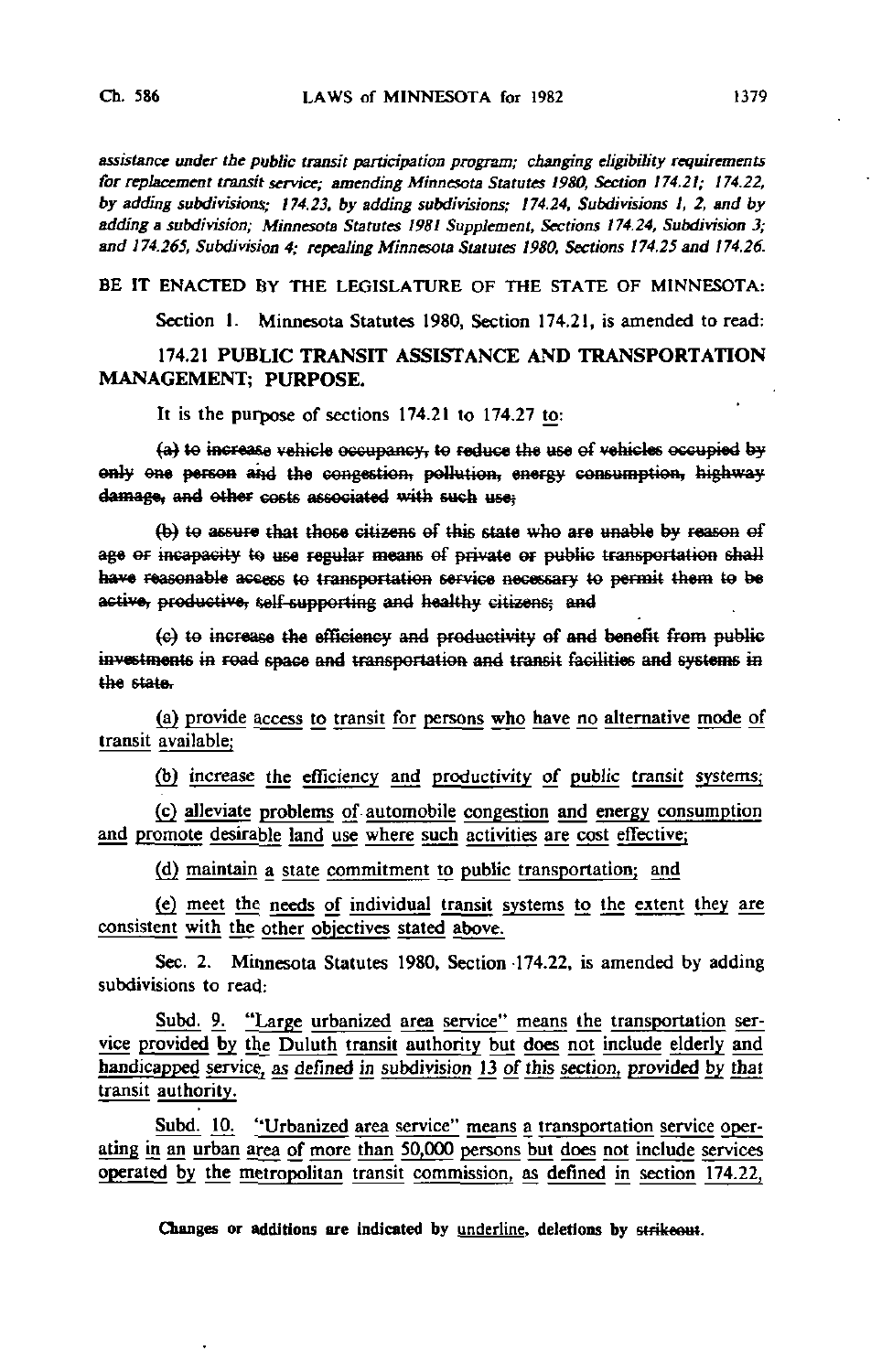subdivision 4, or elderly and handicapped service, as defined in subdivision 13 of this section.

Subd. 11. "Small urban area service" means a transportation service operating in an area with a population between  $2,500$  and  $50,000$ .

Subd. 12. "Rural area service" means a transportation service primarily operated in an area having population centers of less than 2,500 persons.

Subd. 13. "Elderly and handicapped service" means transportation service provided on a regular basis in urbanized or large urbanized areas, except for metro mobility service established under section 174.31, and designed exclusively or primarily to serve individuals who are elderly or handicapped and unable to use regular means of public transportation.

Sec. 3. Minnesota Statutes 1980, Section 174.23, is amended by adding a subdivision to read:

Subd. 7. RULEMAKING; TOTAL OPERATING COST. The commissioner shall by rule define "total operating cost" as the term is used in carrying out the purposes of section 174.24. "Total operating cost" may include provisions for a fee for service. The commissioner shall consult with eligible recipients to the maximum extent feasible in formulating these rules and develop necessary and reasonable changes in cost and fee allowability provisions and financial examination procedures where possible. The rules are subject to the provisions in the administrative procedure act of sections 15.041 to 15.052.

Sec. 4. Minnesota Statutes 1980, Section 174.23, is amended by adding a subdivision to read:

Subd. 8. PROGRAM ADMINISTRATION. The commissioner shall assign the administration of the programs set forth in sections 174.21 to 174.27 to a single division within the department of transportation.

Sec. 5. Minnesota Statutes 1980, Section 174.24, Subdivision 1, is amended to read:

Subdivision 1. ESTABLISHMENT; PURPOSE. A public transit subsidy participation program is established to provide carry out the objectives stated in section 174.21 by providing financial assistance from the state to eligible recipients. The purpose of the public transit subsidy program shall be to supplement local effort in financing public transit systems in order to preserve and develop public transit and a balanced transportation system in the state.

Sec. 6. Minnesota Statutes 1980, Section 174.24, Subdivision 2, is amended to read:

Subd. 2. ELIGIBILITY; APPLICATIONS. Any legislatively established public transit commission or authority, any county or statutory or home rule charter city providing financial assistance to or operating public transit, any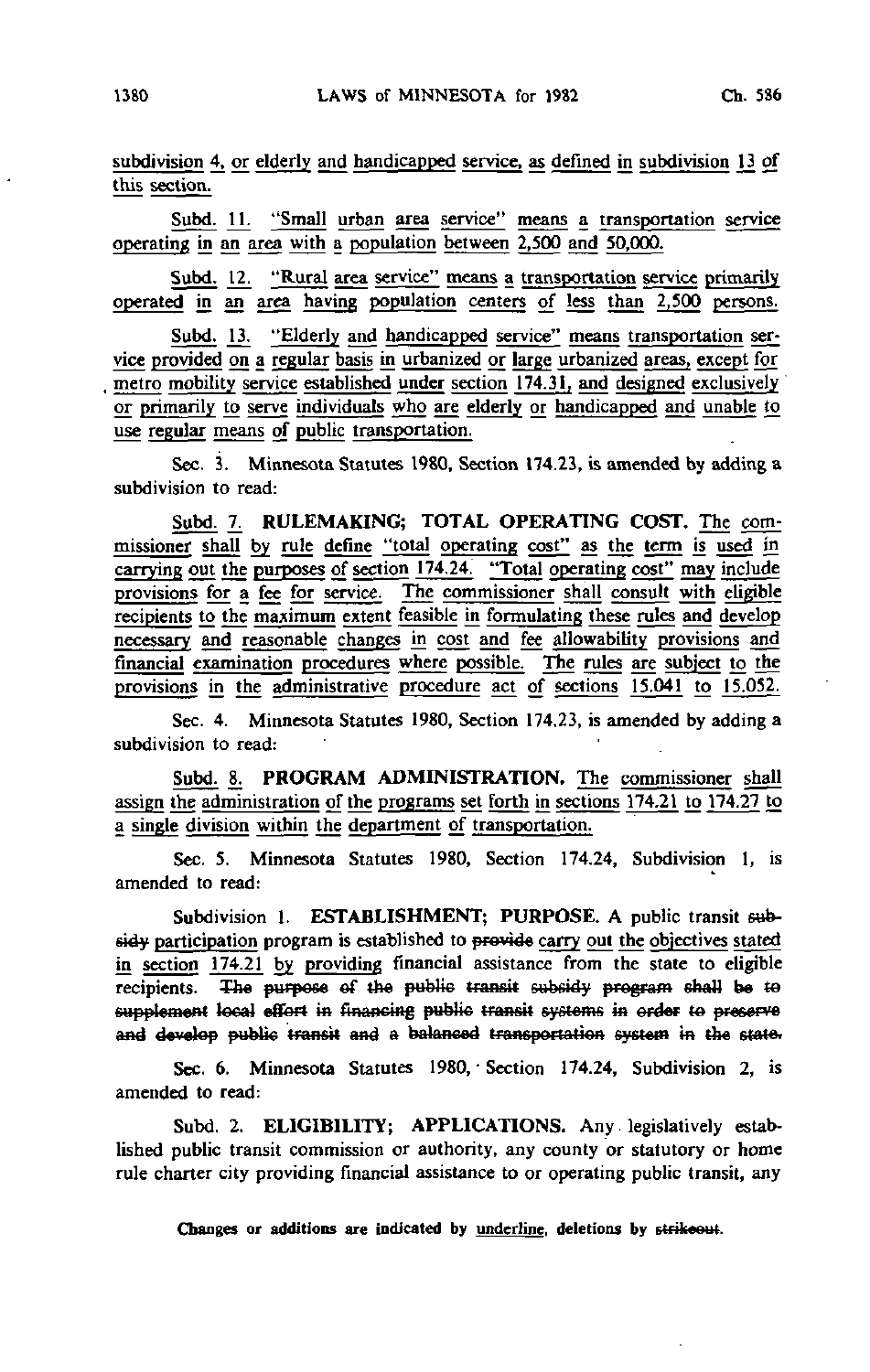private operator of public transit, or any combination thereof is eligible to receive financial assistance through the public transit subsidy participation program.

Sec. 7. Minnesota Statutes 1981 Supplement, Section 174.24, Subdivision 3, is amended to read:

Subd. 3. FINANCIAL ASSISTANCE. Payment of financial assistance shall be by contract between the commissioner and an eligible recipient. The commissioner shall determine the operating deficit total operating cost of any public transit system receiving or applying for assistance in accordance with generally accepted accounting principles, provided that any financial assistance received from any agency of the federal government for the operation of a public transit system shall be treated as revenue for the purposes of determining the operating deficit. To be eligible for financial assistance^ an applicant or recipient shall provide to the commissioner all financial records and other information and shall permit any inspection reasonably necessary to determine total operating cost and correspondingly the amount of assistance which may be paid to the applicant or recipient. Where more than one county or municipality contributes assistance to the operation of a public transit system, the commissioner shall identify one as lead agency for the purpose of receiving moneys under this section. The commissioner may adept rules establishing performance standards for public transit systems for use in determining the amount of assistance which may be paid to an eligible recipient. Except as otherwise provided in this subdivision, payments shall not exceed two-thirds of the operating deficit of a public transit system.

The commissioner shall adopt rules establishing uniform performance standards for private operators of regular route transit systems in the transit taxing district, as defined in section 473.446, subdivision 2. The rules are subject to the provisions in the administrative procedure act of sections 15.041 to 15.052. Payments to those private operators shall be based on the uniform performance standards and operating deficit and shall not exceed 100 percent of the operating deficit as determined by the commissioner. Payments shall be based on approved estimates of expenditures during the contract period and shall be subject to audit and adjustment after any payment has been made.

Prior to distributing operating assistance to eligible recipients for any contract period, the commissioner shall place all recipients into one of the following classifications: large urbanized area service, urbanized area service, small urban area service, rural area service, and elderly and handicapped service. The commissioner shall distribute funds under this section so that the percentage of total operating cost paid by any recipient from local sources will not exceed the percentage for that recipient's classification. The percentages shall be: for large urbanized area service, 55 percent; for urbanized area service and small urban area service, 40 percent; for rural area service, 35 percent; and for elderly and handicapped service, 35 percent. The remainder of the total operating cost will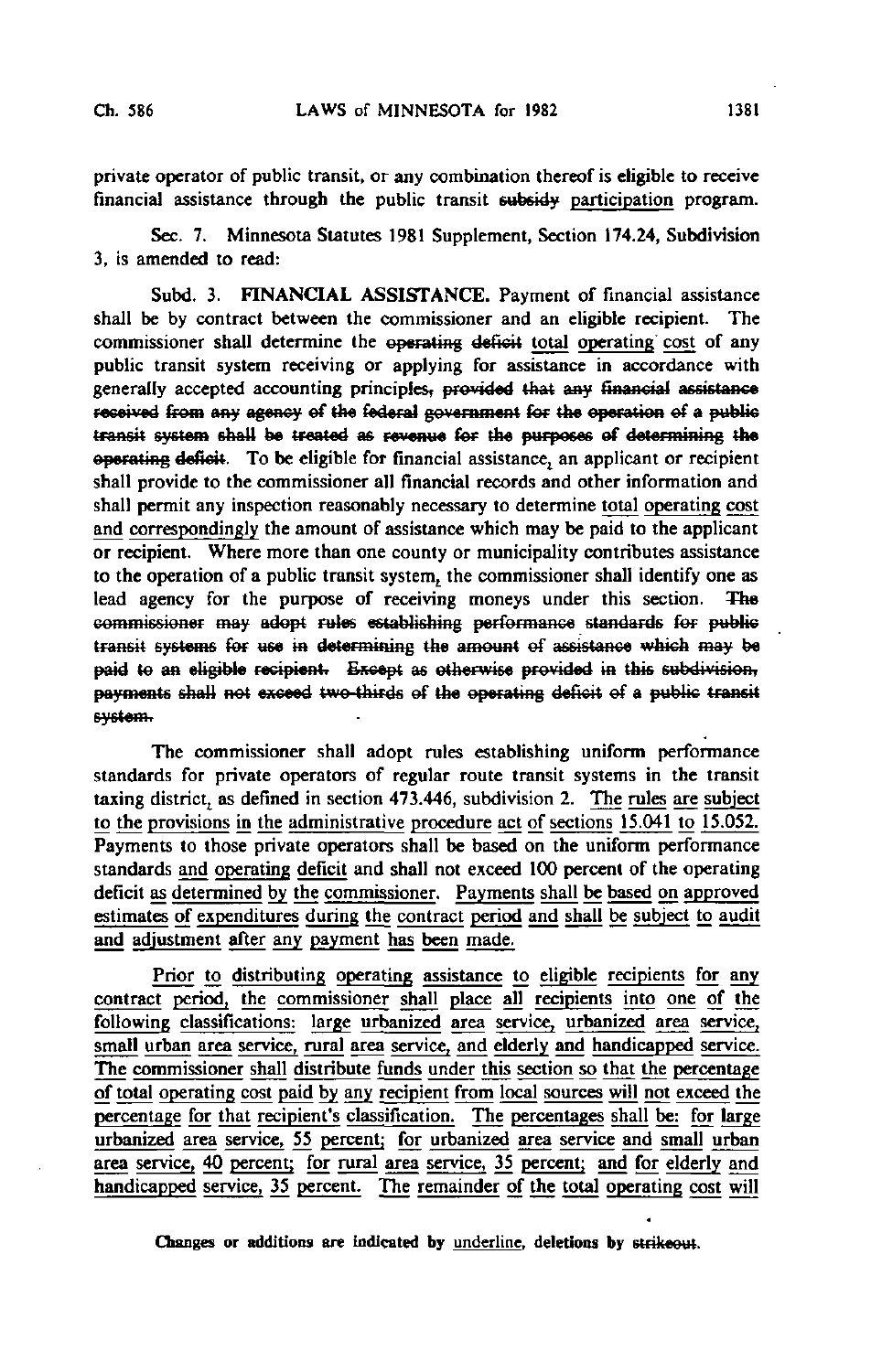be paid from state funds less any assistance received by the recipient from any federal source. For purposes of this subdivision "local sources" means all local sources of funds and includes all operating revenue, tax levies, and contributions from public funds, except that the commissioner may exclude from the total assistance contract revenues derived from operations the cost of which is excluded from the computation of total operating cost.

If a recipient informs the commissioner in writing after the establishment of these percentages but prior to the distribution of financial assistance for any year that paying its designated percentage of total operating cost from local sources will cause undue hardship, the commissioner may reduce the percentage to be paid from local sources by the recipient and increase the percentage to be paid from local sources for all other recipients in its classification so that the total state funds to be received by all the recipients in the classification will not be altered. If for any year the funds appropriated to the commissioner to carry out the purposes of this section are insufficient to allow the commissioner to pay the state share of total operating cost as provided in this paragraph, the commissioner shall reduce the state share in each classification to the extent necessary.

Sec. 8. Minnesota Statutes 1980, Section 174.24, is amended by adding a subdivision to read:

Subd. 5. METHOD OF PAYMENT. Payments under this section to recipients other than the metropolitan transit commission and private operators within the seven-county metropolitan area whose deficits are funded 100 percent by the state shall be made in the following manner:

50 percent of the total contract amount in the first month of operation;

40 percent of the total contract amount in the seventh month of operation;

9 percent of the total contract amount in the twelfth month of operation; and

1 percent of the total contract amount after the final audit.

The method of payment under this section to private operators within the seven-county metropolitan area whose deficits are funded 100 percent by the state shall be determined by the commissioner

Sec. 9. Minnesota Statutes 1981 Supplement, Section 174.265, Subdivision 4, is amended to read:

Subd. 4. ASSISTANCE FOR REPLACEMENT SERVICE. An application for financial assistance for replacement services shall: describe the existing service provided to the applicant by the metropolitan transit commission, including the estimated number of passengers carried and the routes, schedules, and fares; describe the transit service proposed for funding under the demonstration program, including the anticipated number of passengers and the routes, sched-